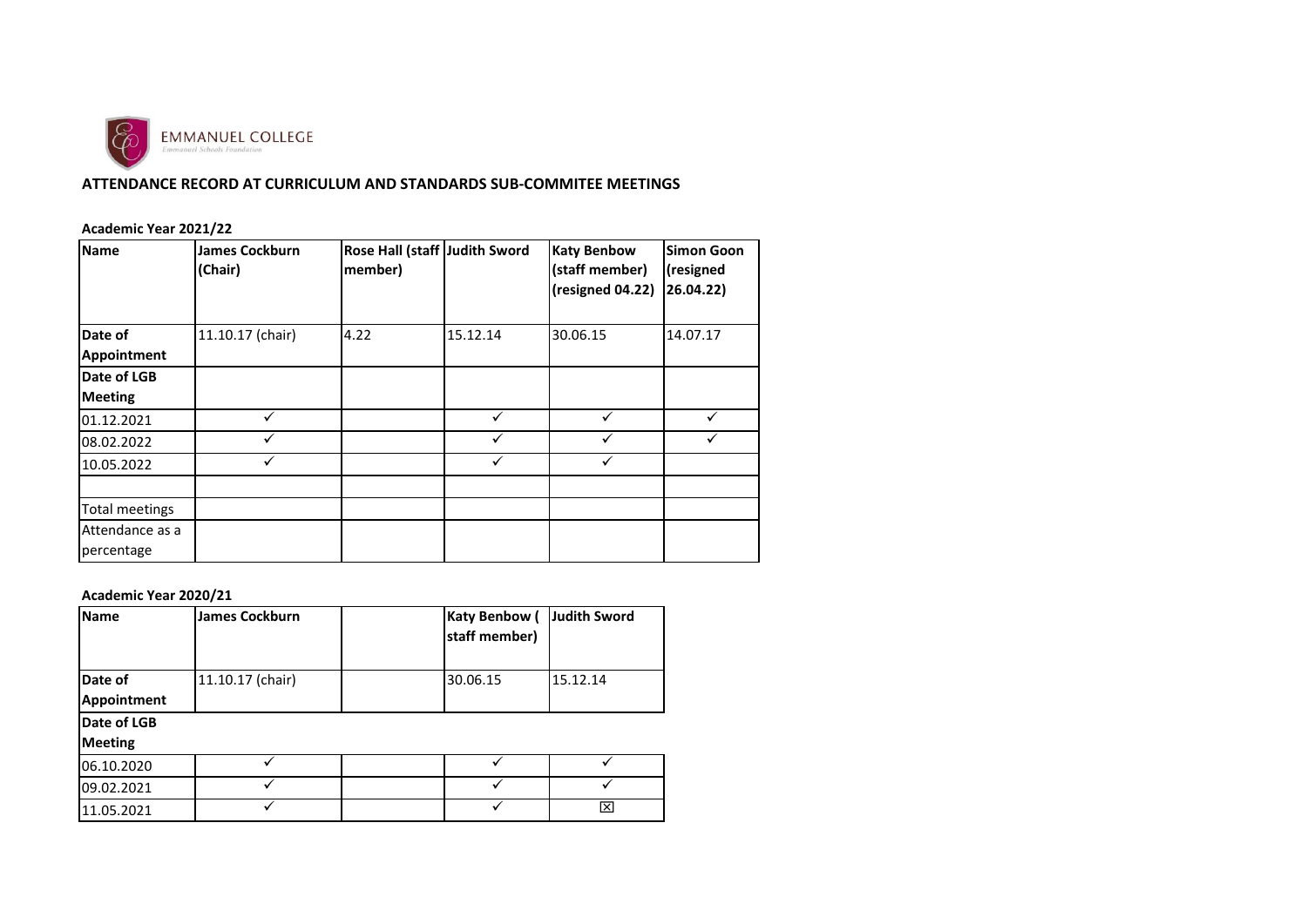| Total meetings  | $3$ of $3$ | $3$ of $3$ | $2$ of $3$ |
|-----------------|------------|------------|------------|
| Attendance as a |            |            |            |
| percentage      | 100%       | 100%       | 67%        |

### **Academic Year 2019/20**

| <b>Name</b>     | <b>James Cockburn</b> | <b>Katy Benbow</b> | <b>Judith Sword</b> |
|-----------------|-----------------------|--------------------|---------------------|
| Date of         | 11.10.17 (chair)      | 30.06.15           | 15.12.14            |
| Appointment     |                       |                    |                     |
| Date of LGB     |                       |                    |                     |
| <b>Meeting</b>  |                       |                    |                     |
| 02.10.19        |                       |                    | ⊠                   |
| 11.2.20         | ⊠                     |                    |                     |
|                 |                       |                    |                     |
|                 |                       |                    |                     |
| Total meetings  | 1                     | $\overline{2}$     |                     |
| Attendance as a |                       |                    |                     |
| percentage      | 50%                   | 100%               | 50%                 |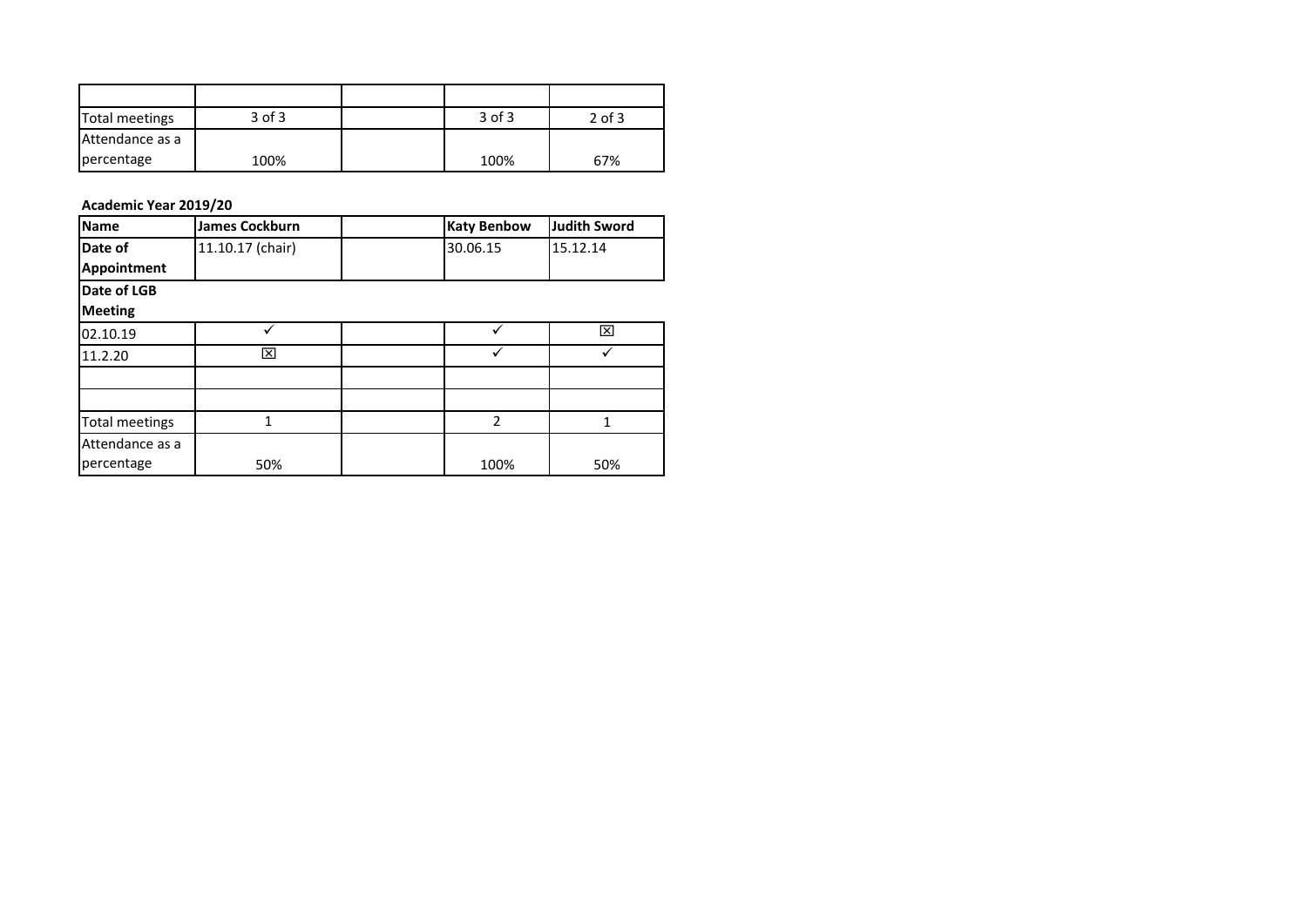| Academic Year 2018/19 |                       |                    |                     |
|-----------------------|-----------------------|--------------------|---------------------|
| <b>Name</b>           | <b>James Cockburn</b> | <b>Katy Benbow</b> | <b>Judith Sword</b> |
| Date of               | 11.10.17 (chair)      | 30.06.15           | 15.12.14            |
| Appointment           |                       |                    |                     |
| Date of LGB           |                       |                    |                     |
| <b>Meeting</b>        |                       |                    |                     |
| 9.10.18               | ✓                     |                    |                     |
| 12.02.19              | ✓                     |                    |                     |
| 8.05.19               | ✓                     |                    | ⊠                   |
|                       |                       |                    |                     |
| <b>Total meetings</b> | 3                     | 3                  | 2                   |
| Attendance as a       |                       |                    |                     |
| percentage            | 100%                  | 100%               | 66.66               |

#### **Academic Year 2017/18**

| <b>Name</b>                   | <b>James Cockburn</b> | <b>Katy Benbow</b> | <b>David Longfield</b><br>(Chair) |
|-------------------------------|-----------------------|--------------------|-----------------------------------|
| Date of                       | 11.10.17 (chair)      | 30.06.15           | 29.02.16                          |
| Appointment                   |                       |                    | (resigned                         |
|                               |                       |                    | 11.10.17                          |
| Date of LGB<br><b>Meeting</b> |                       |                    |                                   |
| 05.10.17                      | ✓                     |                    |                                   |
| 06.02.18                      | ✓                     | ✓                  |                                   |
| 10.05.18                      | ✓                     | ✓                  |                                   |
| <b>Total meetings</b>         | $3$ of $3$            | $3$ of $3$         |                                   |